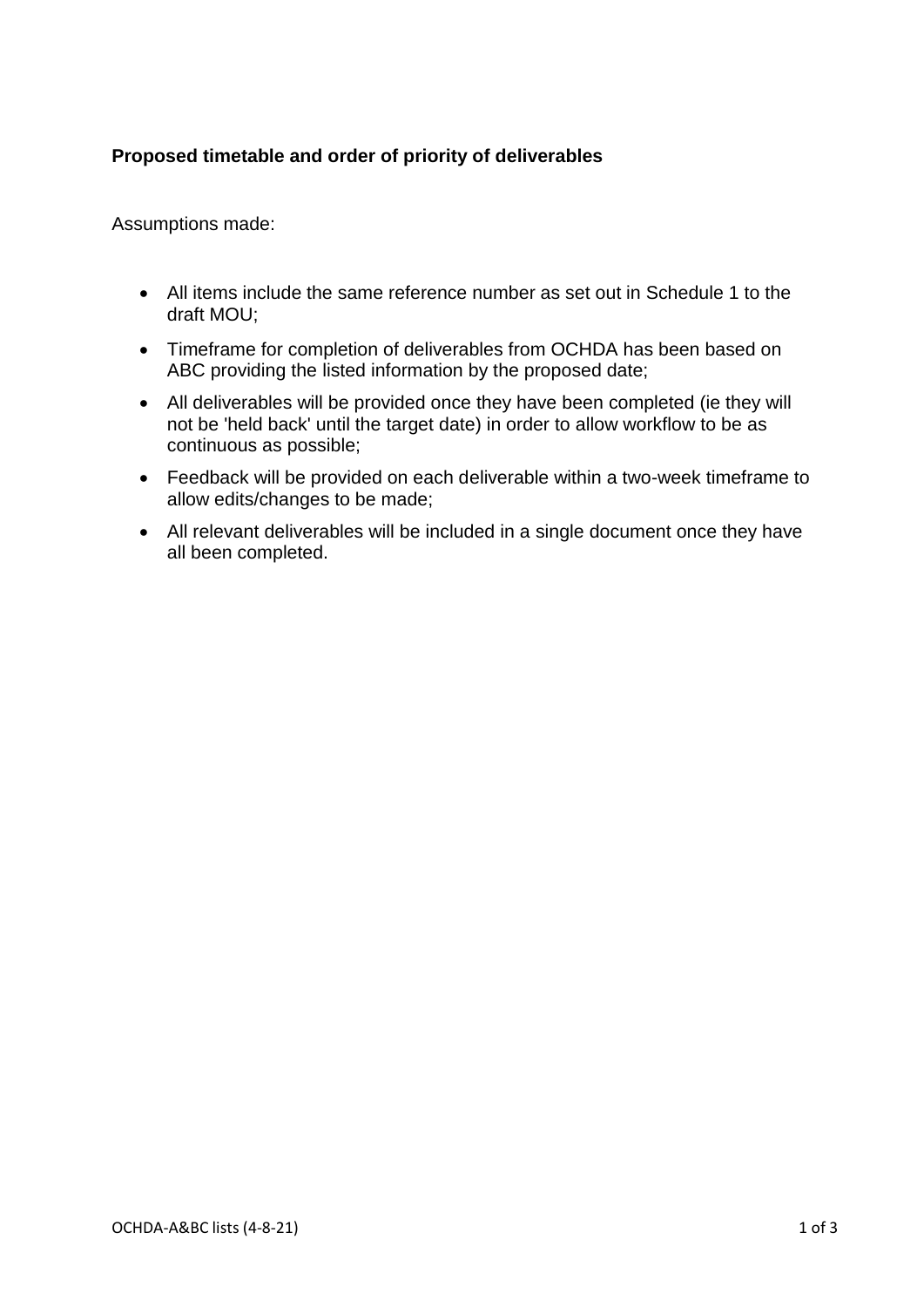# **Items to be provided by Council**

## **By 14-5-21**

|                | Up to date, accurate accounts for the three Council owned assets at the North Pier (Harbour Office,<br>pontoons and the pier itself) |
|----------------|--------------------------------------------------------------------------------------------------------------------------------------|
| F <sub>2</sub> | Breakdown and explanation of North Pier expenditure classifications (still ongoing at 9/6/21)                                        |
| F3.            | Updated staff costing/scales as per request to SC and JS of 12/2/21                                                                  |

### **By 28-5-21**

| F <sub>4</sub> | Copies of any reports and 'business cases' generated for Oban Harbour by ABC over the past 18<br>years that have led to Officers and Councillors deciding not to proceed with the Municipal Port<br>option. Not completed or available |
|----------------|----------------------------------------------------------------------------------------------------------------------------------------------------------------------------------------------------------------------------------------|
| G <sub>4</sub> | Confirmation of current staff tasks and responsibilities undertaken at the North Pier (an expansion of<br>job descriptions that reflects what tasks are actually carried out and typical time allocations)                             |
| T <sub>4</sub> | Details of existing PMSC status and existing MSMS (Marine Safety Management System) (link to<br>Web version)                                                                                                                           |
| T6             | Details of existing Vessel Traffic Service operation (Nothing formal)                                                                                                                                                                  |

## **By 11-6-21**

| A2             | Copies of most recent asset condition surveys - not available        |
|----------------|----------------------------------------------------------------------|
| A3             | Valuation of assets - not considered to be relevant                  |
| A <sup>4</sup> | Details of maintenance requirements/plans/budgets                    |
| A5             | Details of existing lease arrangements relating to North Pier assets |

### **Date TBC at next management meeting as it will require negotiation between both parties and is dependent on other outputs**

|--|